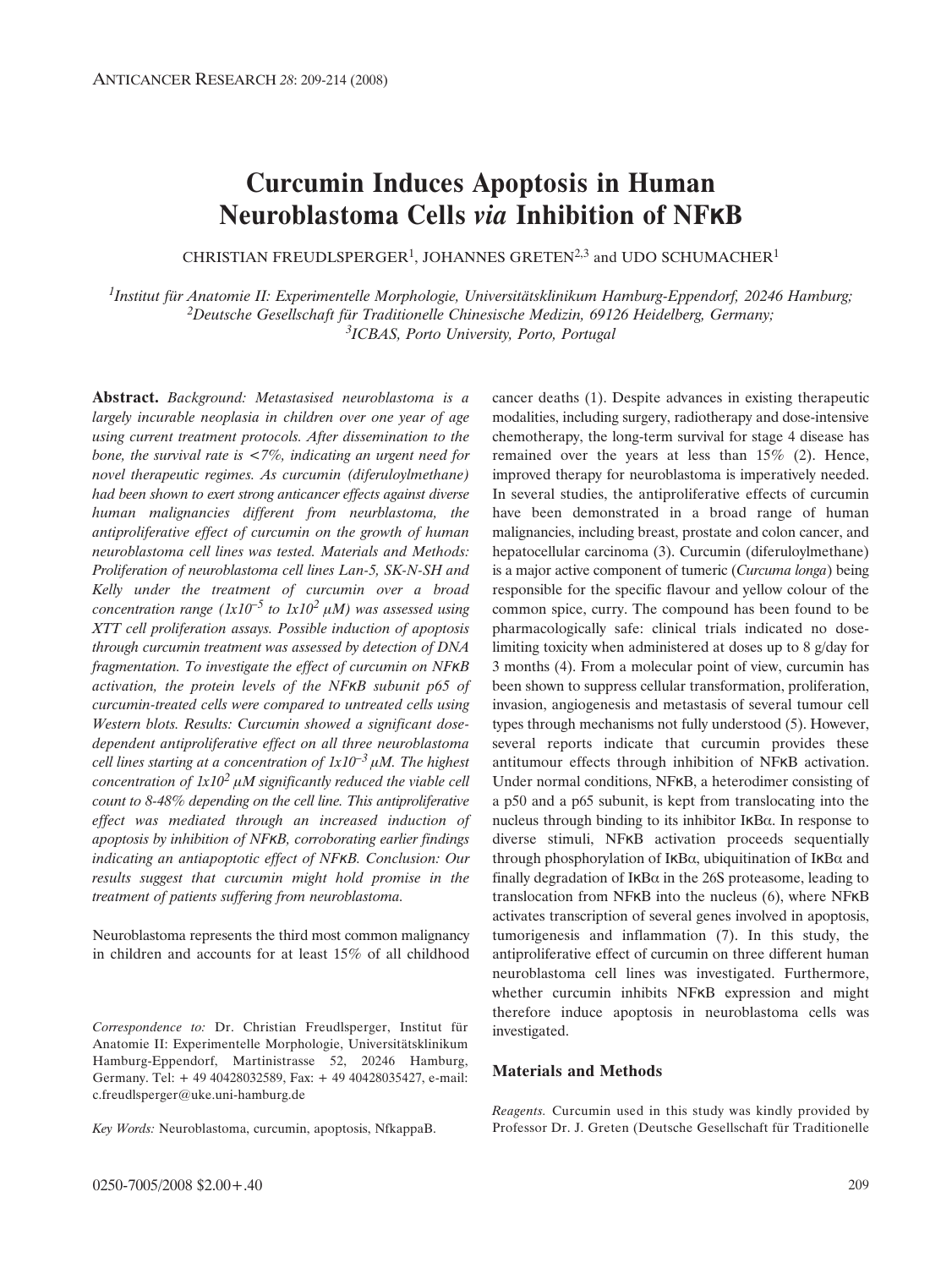Chinesische Medizin, Heidelberg, Germany). Curcumin was dissolved in pure ethanol (EtOH) and further diluted with phosphate-buffered saline (PBS) so that the final EtOH concentration never exceeded 1% of the cell culture medium.

*Human neuroblastoma cell lines and cell culture.* Three different human neuroblastoma cell lines were used, namely Kelly, Lan-5 and SK-N-SH, which were kindly provided by Professor Dr. R. Erttmann (Abteilung Pädiatrische Hämatologie und Onkologie, Universitätklinikum Hamburg-Eppendorf, Deutschland). The cell line Kelly was primarily derived from a 1.1-year-old boy (8), Lan-5 from an 0.4-year-old boy (9) and SK-N-SH from a 4-year-old girl (10). Cell lines were grown as monolayers in culture flasks (Nunc, Roskilde, Denmark) in RPMI-1640 medium supplemented with 10% heat-inactivated fetal bovine serum, 2 mM L-glutamine,  $100 \text{ U/ml}$  penicillin and  $100 \text{ µg/ml}$  streptomycin (all obtained from Gibco<sup>®</sup> Invitrogen, Carlsbad, USA) in a  $37^{\circ}$ C humidified  $5\%$  CO<sub>2</sub> atmosphere.

*Cell proliferation assay.* To investigate the effect of curcumin on tumour cell proliferation, neuroblastoma cells were seeded at densities of 10,000 (Kelly), 20,000 (SK-N-SH) or 40,000 cells/ml (Lan-5) into 96-well culture plates (Greiner, Frickenhausen, Germany) and allowed to attach for 48 hours. Cells were then incubated with eight different concentrations of curcumin ranging from  $1x10^{-5} \mu M$  to  $1x10^2 \mu M$  for 48 hours. Cells were subsequently incubated with a combined solution of the tetrazolium compound sodium 3'-[1-(phenylaminocarbonyl)-3,4-tetrazolium]-*bis* (4-methoxy-6-nitro) benzene sulfonic acid hydrate (XTT) and the electroncoupling reagent PMS (*N*-methyl dibenzopyrazine methyl sulfate) to determine the quantity of formazan product formed by reduction of XTT reagent by viable cells; the absorbance of formazan at 490 nm is directly proportional to the number of viable cells in culture. Absorbance of untreated control cells was taken as 100% survival and absorbance of treated cells was taken as a percentage of the survival of the control. To ascertain statistical differences between the control cells and the treated cells, a Friedman-test followed by Dunn's post-test was performed. *P*<0.05 was considered statistically significant. Furthermore, dose response curves were established and the concentration provoking a 50% response, the  $EC_{50}$  value, was calculated. Each concentration was tested in quadruplicates and each experiment was repeated independently three times. All statistical tests were performed using GraphPad Prism software (GraphPad Software Inc., San Diego, CA, USA).

*Detection of apoptosis.* Induction of apoptosis through curcumin treatment was analysed in the Kelly cell line. Cells were separated *via* trypsinisation and transferred into six-well microtitre plates (Greiner Bio-One GmbH, Frickenhausen, Germany) at a density of  $1.5x10^4$  cells/200 µl and cultured for 24 hours. New culture medium was added containing 10 or 100  $\mu$ M of curcumin for the treated cells, or pure medium containing 1.0% EtOH was added for control cells, and cells were incubated for one hour. Thereafter, cytospins were prepared as follows: floating and trypsinated adherent cells were both collected and centrifuged for 10 min at 1500 rpm. The supernatant was decanted, cells were resuspended in 600  $\mu$ l PBS and 200  $\mu$ l of this solution were spun down on glass slides through centrifugation for 3 min at 1500 rpm in a cytocentrifuge. Apoptotic cells on the cytospin preparation were visualised using the Fluorescein-FragEL $^{m}$ DNA Fragmentation Detection Kit (Calbiochem®, Darmstadt, Germany) according to the manufacturer's instructions. As a positive control, HL-60 cells treated with actinomycin D, inducing apoptosis by inhibiting RNA synthesis, were processed the same way. All cells were visualized using DAPI (4,6-diamidino-2 phenylindole) staining. All slides where subsequently analysed for apoptosis using a confocal laser microscope (TCS SP2; Leica, Heidelberg, Germany) fitted with both a DAPI filter (330-380 nm) and a fluorescein filter (465-495 nm).

*Western blot analysis.* Kelly cells were cultured as described above and allowed to reach 90% confluence. New culture medium was added containing  $100 \mu M$  of curcumin for the treated cells or pure medium containing 1.0% EtOH for control cells. After incubation for 24 hours, cells were washed twice in ice-cold PBS and harvested in 1 ml PBS using a cell scraper (Greiner). Protein was extracted as described elsewhere (11). Protein concentrations were measured using the Bradford method (12). Forty µg of protein per lane were boiled in sample buffer (12.5% 0.5 M Tris-HCl (pH 6.8), 25% glycerol, 20% SDS, 2% bromphenol blue, 0.5% mercaptoethanol) for four minutes at 95°C. Proteins were separated using 13% sodium dodecyl sulphate-polyacrylamide gel electrophoresis (SDS-PAGE) (Bio-Rad, Hercules, CA, USA). After electrophoresis, the separated proteins were electrotransferred onto a Hybond ECL Nitrocellulose Membran® (Amersham Biosciences, Freiburg, Germany) using a Mini Trans-Blot® Electrophoretic Transfer Cell (Bio-Rad). After blocking with 4% milk powder in PBS containing 0.5% Tween (Sigma, St. Louis, MO, USA) for 30 min, membranes were incubated with an 1:200 diluted mouse anti-human anti-NFKB p65 monoclonal antibody (Santa Cruz, Biotechnology Inc., Santa Cruz, CA, USA) overnight at 4°C. The membranes were then washed with PBS containing 0.05% Tween (Sigma) and incubated with an 1:500 diluted polyclonal rabbit anti-mouse antibody (DakoCytomation, Glostrup, Denmark) conjugated with horseradish peroxidase for 90 min at room temperature. The bound immune complexes were visualised using the electrochemiluminescence Western blotting detection reagents and analysis system (Amersham Biosciences). All Western blot experiments were performed three times independently.

#### **Results**

*Curcumin inhibited the cell proliferation of human neuroblastoma cells.* The results of the cell proliferation assays are summarised in Figure 1. Curcumin inhibited the cell proliferation of all three human neuroblastoma cell lines in a dose-dependent manner. At a concentration of  $1x10^{-3}$  µM curcumin already significantly reduced the percentage of viable Kelly cells to 61% (*p<*0.01), of SK-N-SH cells to  $67\%$  ( $p < 0.001$ ) and of Lan-5 cells to  $54\%$ (*p<*0.01) of that of the control, respectively. At the maximum concentration of  $1x10^2 \mu M$ , curcumin significantly reduced the percentage of viable Kelly cells to 22%, of SK-N-SH cells to 48% and of Lan-5 cells to 8% of that of the control, respectively (all *p<*0.001). Furthermore, the dose response curves were calculated for each cell line, and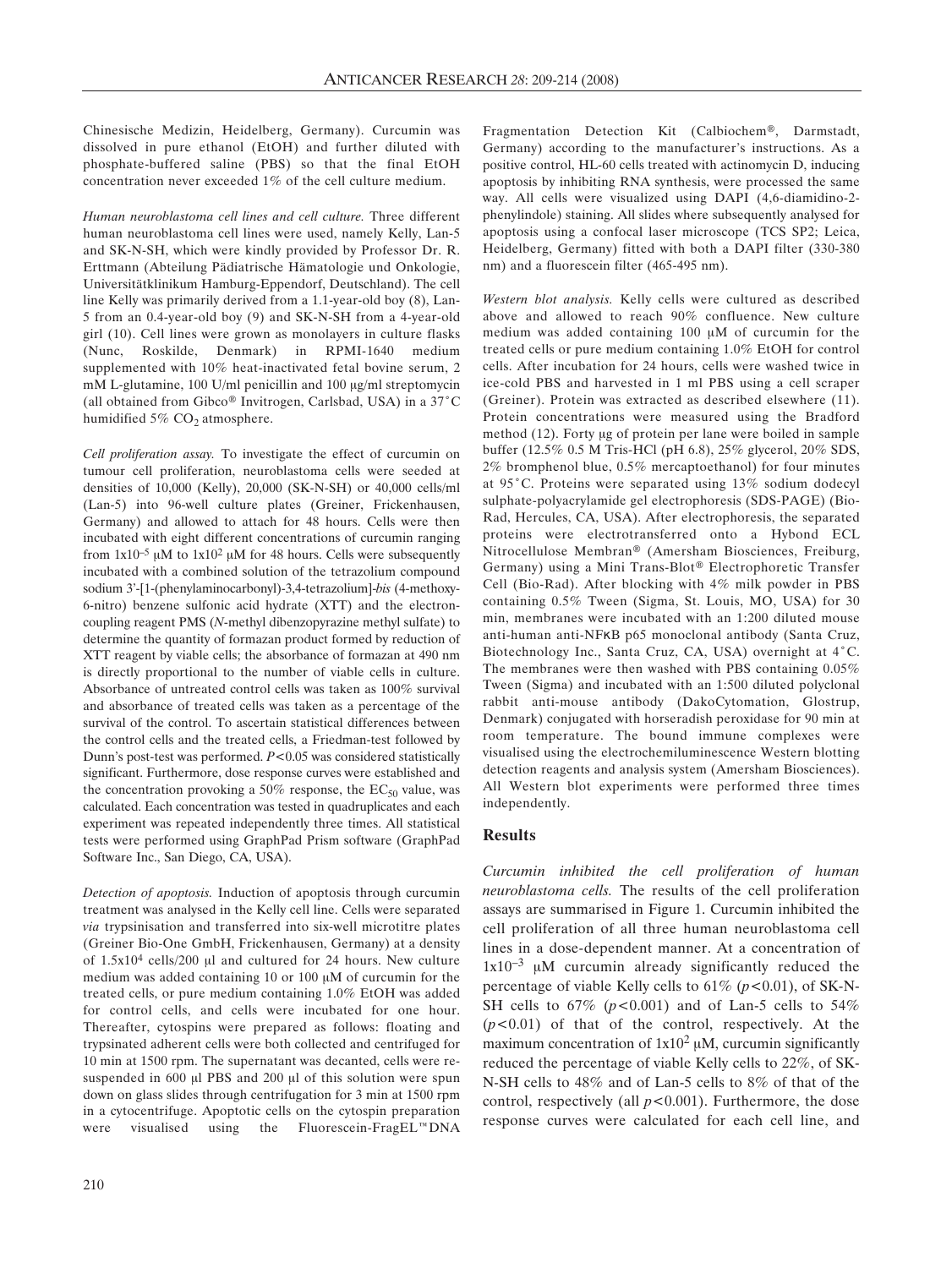

Figure 1. *In vitro effects of curcumin on three different human neuroblastoma cell lines. Neuroblastoma cells were incubated for 48 h with eight different concentrations ranging from*  $1x10^{-5} \mu M$  *to*  $1x10^2 \mu M$  *of curcumin and cell proliferation was measured using a XTT-based assay. Values indicate proliferation as a percentage of the respective controls. Curcumin showed a dose-dependent antiproliferative effect on the three neuroblastoma cell lines Kelly (a), Lan-5 (b) and SK-N-SH (c). The maximum curcumin concentration of*  $1x10^2 \mu M$  *significantly reduced the viable cells of Kelly to 22%, of SK-N-SH to 48% and of Lan-5 to 8% that of the control. Error bars represent SD of three independent experiments performed in quadruplicate.*



Figure 2. *Dose response curves of curcumin on neuroblastoma cell lines. Dose response curve of Kelly: continuous line, of Lan-5: interrupted line* and of SK-N-SH: dotted line. From the dose response curves, the  $EC_{50}$ *values were calculated as follows, for Kelly:*  $1.1x10^{-2} \mu M$ *, for SK-N-SH:*  $1.3x10^{-3}$   $\mu$ M and for Lan-5:  $1.6x10^{-2}$   $\mu$ M. The EC<sub>50</sub> value of curcumin *for the the cell line SK-N-SH indicates the higher susceptibility of SK-N-SH cells to curcumin in comparision with Kelly or Lan-5 cells.*

showed the typical sigmoidal shape (Figure 2). In addition, the  $EC_{50}$  values were calculated as follows: SK-N-SH  $1.3x10^{-3}$  µm, Kelly  $1.1x10^{-2}$  µM and Lan-5  $1.6x10^{-2}$  µM. The  $EC_{50}$  values of curcumin for the SK-N-SH cell line was approximately 10-fold lower than for the Kelly and Lan-5 cell lines indicating a higher susceptibility of SK-N-SH to curcumin in comparison to Kelly and Lan-5 cells.

*Curcumin-induced apoptosis in human neuroblastoma cells.* After curcumin treatment, morphological changes of neuroblastoma cells were observed, namely a significant number of neuroblastoma cells started rounding up and exhibited cell shrinkage, chromatin condensation and nuclear fragmentation typical of apoptotic body formation (13). The results from the apoptosis assay are illustrated in Figure 3. Apoptotic cells were visualized by the Fluorescein-FragEL™DNA Fragmentation Detection Kit and the total cell population was visualized *via* DAPI staining. The proportion of apoptotic cells significantly increased through exposure to 10  $\mu$ M curcumin (22.4%) and 100  $\mu$ M curcumin (71.6%), as compared to nontreated control cells (10.3%). The total cell population decreased with these treatments.

*Curcumin reduced NFÎB protein levels.* After treatment with 100  $\mu$ M curcumin for 24 h, Western blots indicated that curcumin reduced the protein level of the NFKB p65 subunit in Kelly cells, both in the cytoplasmic and in the nuclear protein fractions (Figure 4).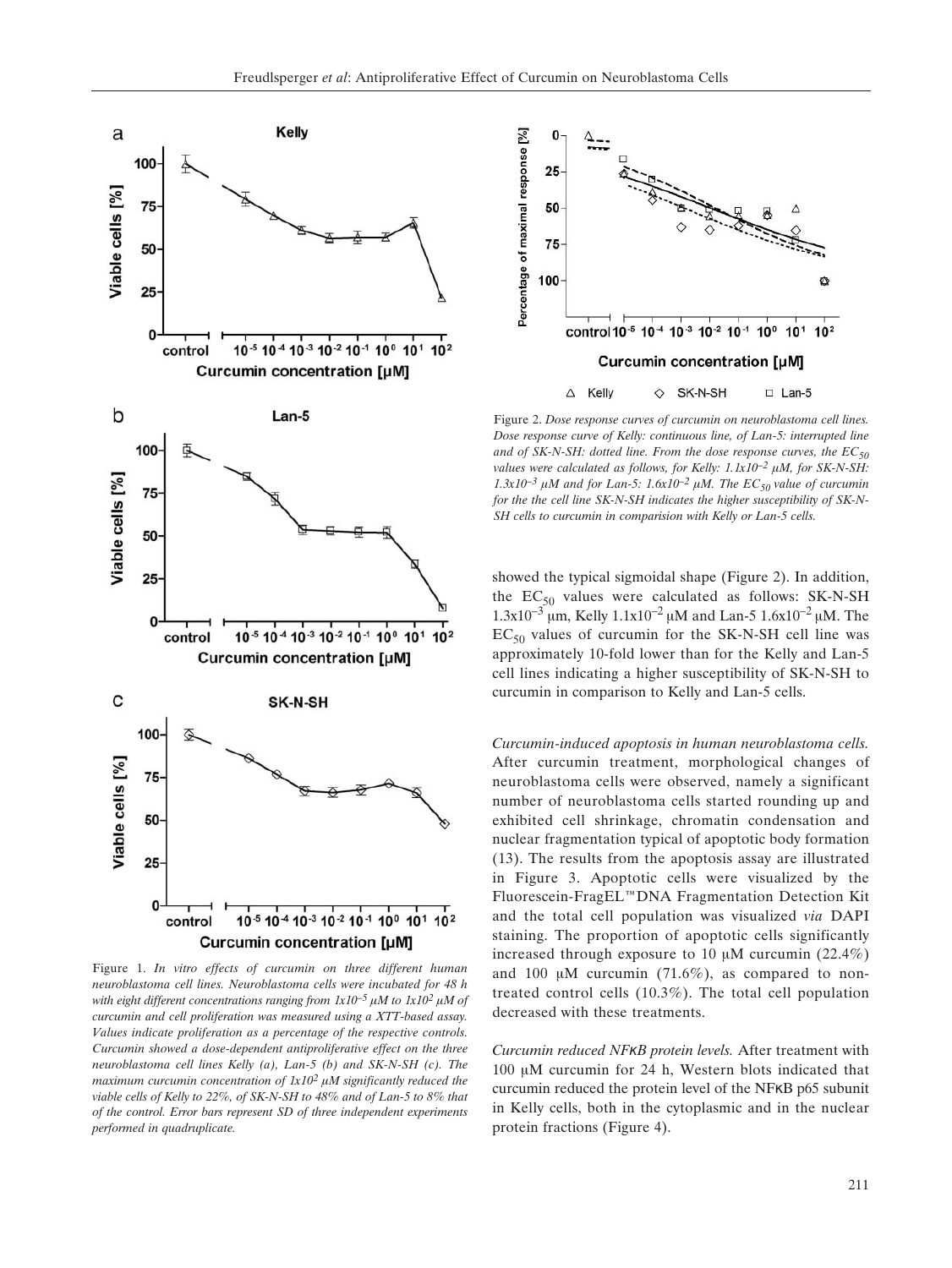

Figure 3. Detection of apoptosis in curcumin-treated neuroblastoma cells. Kelly cells were incubated for 1 h with 10  $\mu$ M or 100  $\mu$ M of curcumin, or with 1.0% EtOH for control cells and apoptotic cells were visualised using the Flourescein-FragEL<sup>™</sup>DNA Fragmentation Detection Kit. As a positive *control, HL-60 cells treated with actinomycin were processed in the same way. The proportion of apoptotic cells significantly increased through exposure* to 10  $\mu$ M curcumin (22.4%) and 100  $\mu$ M curcumin (71.6%) as compared to non-treated control cells (10.3%).

# **Discussion**

Despite progress in treatment modalities, many children with advanced neuroblastoma face a poor prognosis and improved therapy is imperatively needed. As curcumin was shown to develop high antiproliferative effects on several human malignancies (3), we tested the effect of curcumin on three different human neuroblastoma cell lines. Furthermore, the effect of curcumin on the apoptosis rate and the NFKB signalling pathway in neuroblastoma cells was investigated. In this study, we demonstrated a significant antiproliferative effect of curcumin on all three neuroblastoma cells using XTT cell proliferation assays. At a concentration of  $1x10^{-3} \mu M$ curcumin already significantly reduced the percentage of viable cells of all three neuroblastoma cells to 54-67% of the control and at the maximum concentration of  $1x10^2 \mu M$  to 8-48% of the control, respectively. The respective  $EC_{50}$  values ranged from  $1.3x10^{-3}$  µM to  $1.6x10^{-2}$  µM. This suppression of cell proliferation by curcumin is in agreement with those of



Figure 4. *Cytoplasmic and nuclear NFÎB (p65 subunit) protein content in curcumin-treated neuroblastoma cells. Kelly cells were incubated with 100 ÌM curcumin (+curc.) or 1.0 % EtOH (control cells) for 24 h. Curcumin-treated cells showed a less intensive NFÎB p65 subunit protein band both in the cytoplasmic (cyt.) and in the nuclear (nuc.) fractions.*

Bharti  $et$  al. who showed that  $1 \mu M$  curcumin inhibited the cell proliferation of human multiple myeloma cells by 23%-51% (14). The decrease in cell proliferation was due to increased apoptosis in neuroblastoma cells induced by curcumin. As demonstrated with a fluorescence assay, treatment with curcumin induced apoptosis in neuroblastoma cells in a dosedependent manner. These results are in agreement with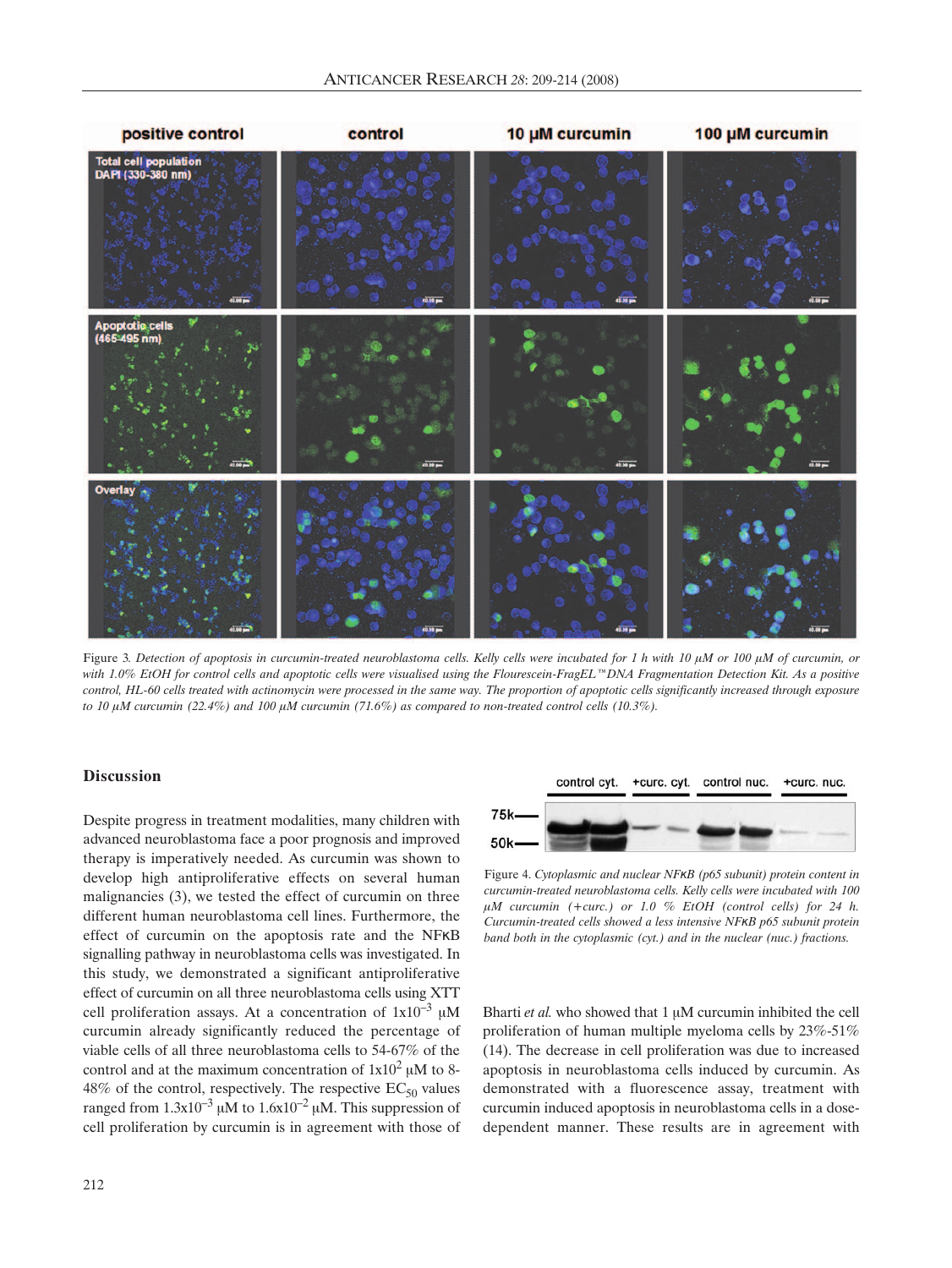several reports indicating that antiproliferative effects of curcumin are mediated through increased apoptosis. Ramachandran *et al.* showed that curcumin induced apoptosis in human breast cancer cells through expression of various apoptosis-associated genes (15).

Several lines of evidence suggest that many of curcumin's effects are mediated through the inhibition of NFKB, a transcription factor which regulates expression of various genes with crucial effects on apoptosis, tumorigenesis and inflammation (7). In this study, Western blots were used to show that NFKB is active in neuroblastoma cells as examined with the Kelly cell line. The results are in agreement with two recent reports. Karacay *et al.* showed that SK-N-SH neuroblastoma cells express a high level of NFKB activity using a luciferase reporter gene (16) and Bian *et al.* investigated the crucial role of NFKB in the survival of S-type neuroblastoma cells (17). As NFKB activation is responsible for the transcription of antiapoptotic prosurvival factors such as Bcl-2, FLIP and Akt (2), these mechanisms may contribute to the observed clinical resistance of neuroblastoma tumours to existing therapeutic modalities. In addition, we demonstrated that curcumin suppressed constitutive NFKB activation in Kelly cells. Western blots showed that curcumin highly reduced the levels of the NFKB p65 subunit, both in the cytoplasmic and in the nuclear protein fractions. These results are in agreement with previous reports that curcumin is a potent inhibitor of NFKB activation. Lee *et al.* showed that curcumin inhibited interferon- $\alpha$ -induced NFKB expression in human lung cancer A549 cells (18). The exact molecular mechanism by which curcumin suppresses NFKB activation is not fully understood and needs to be further explored. Furthermore, Bharti *et al.* demonstrated that treatment with curcumin sensitised multiple myeloma cells to cytotoxic agents, such as vincristine and melphalan  $(14)$ . As NFKB seems to be implicated in the chemoresistance of tumour cells, the combination of curcumin with conventional chemotherapy should be further explored in neuroblastoma cells.

Non-specific drug toxicity is one of the major problems in drug development. Numerous studies have shown that curcumin is pharmalogically safe. It was recently shown in Phase I clinical trials that humans can tolerate up to 8 g curcumin per day with virtually no deleterious side-effects when it is taken orally for three months with a respective average peak serum concentration of  $1.77 \pm 1.87$  µM (4). Our results suggest the concentration of curcumin that inhibited the cell proliferation of all three neuroblastoma cell lines in a significant manner are two to three orders of magnitude within the range of physiologically achievable serum concentrations.

In conclusion, our results indicate that curcumin, being a pharmacologically safe agent, has high antiproliferative effects on human neuroblastoma cells *in vitro*. This decrease

in cell proliferation was due to an increased apoptosis rate in neuroblastoma cells which seemed to be mediated through an inhibtion of the NFKB signalling pathway. Our study provides sufficient evidence for considering curcumin as a potential therapy for patients with neuroblastoma and should therefore be further investigated in clinical trials.

# **References**

- 1 Matthay KK: Neuroblastoma: a clinical challenge and biologic puzzle. CA Cancer J Clin *45*: 179-192, 1995.
- 2 Khan T, Stauffer JK, Williams R, Hixon JA, Salcedo R, Lincoln E, Back TC, Powell D, Lockett S, Arnold AC, Sayers TJ and Wigginton JM: Proteasome inhibition to maximize the apoptotic potential of cytokine therapy for murine neuroblastoma tumors. J Immunol *176*: 6302-6312, 2006.
- 3 Beevers CS, Li F, Liu L and Huang S: Curcumin inhibits the mammalian target of rapamycin-mediated signaling pathways in cancer cells. Int J Cancer *119*: 757-764, 2006.
- 4 Cheng AL, Hsu CH, Lin JK, Hsu MM, Ho YF, Shen TS, Ko JY, Lin JT, Lin BR, Ming-Shiang W, Yu HS, Jee SH, Chen GS, Chen TM, Chen CA, Lai MK, Pu YS, Pan MH, Wang YJ, Tsai CC and Hsieh CY: Phase I clinical trial of curcumin, a chemopreventive agent, in patients with high-risk or premalignant lesions. Anticancer Res *21*: 2895-2900, 2001.
- 5 Aggarwal S, Ichikawa H, Takada Y, Sandur SK, Shishodia S and Aggarwal BB: Curcumin (diferuloylmethane) downregulates expression of cell proliferation and antiapoptotic and metastatic gene products through suppression of IkappaBalpha kinase and Akt activation. Mol Pharmacol *69*: 195-206, 2006.
- 6 Aggarwal S, Takada Y, Singh S, Myers JN and Aggarwal BB: Inhibition of growth and survival of human head and neck squamous cell carcinoma cells by curcumin *via* modulation of nuclear factor-kappaB signaling. Int J Cancer *111*: 679-692, 2004.
- 7 Pahl HL: Activators and target genes of Rel/NF-kappaB transcription factors. Oncogene *49*: 6853-6866, 1999.
- 8 Tumilowicz JJ, Nichols WW, Cholon JJ and Greene AE: Definition of a continuous human cell line derived from neuroblastoma. Cancer Res *30*: 2110-2118, 1970.
- 9 Seeger RC, Danon YL, Rayner SA and Hoover F: Definition of a Thy-1 determinant on human neuroblastoma, glioma, sarcoma, and teratoma cells with a monoclonal antibody. J Immunol *128*: 983-989, 1982.
- 10 Biedler JL, Helson L and Spengler BA: Morphology and growth, tumorigenicity, and cytogenetics of human neuroblastoma cells in continuous culture. Cancer Res *33*: 2643-2652, 1973.
- 11 Freudlsperger C, Moll I, Schumacher U and Thies A: Antiproliferative effect of peroxisome proliferator-activated receptor gamma agonists on human malignant melanoma cells *in vitro*. Anticancer Drugs *17*: 325-332, 2006.
- 12 Bradford MM: A rapid and sensitive method for the quantitation of microgram quantities of protein utilizing the principle of protein-dye binding. Anal Biochem *7*: 248-254, 1976.
- 13 Wyllie AH, Kerr JF and Currie AR: Cell death: the significance of apoptosis. Int Rev Cytol *68*: 251-306, 1980.
- 14 Bharti AC, Donato N, Singh S and Aggarwal BB: Curcumin (diferuloylmethane) down-regulates the constitutive activation of nuclear factor-kappa B and IkappaBalpha kinase in human multiple myeloma cells, leading to suppression of proliferation and induction of apoptosis. Blood *101*: 1053-1062, 2003.